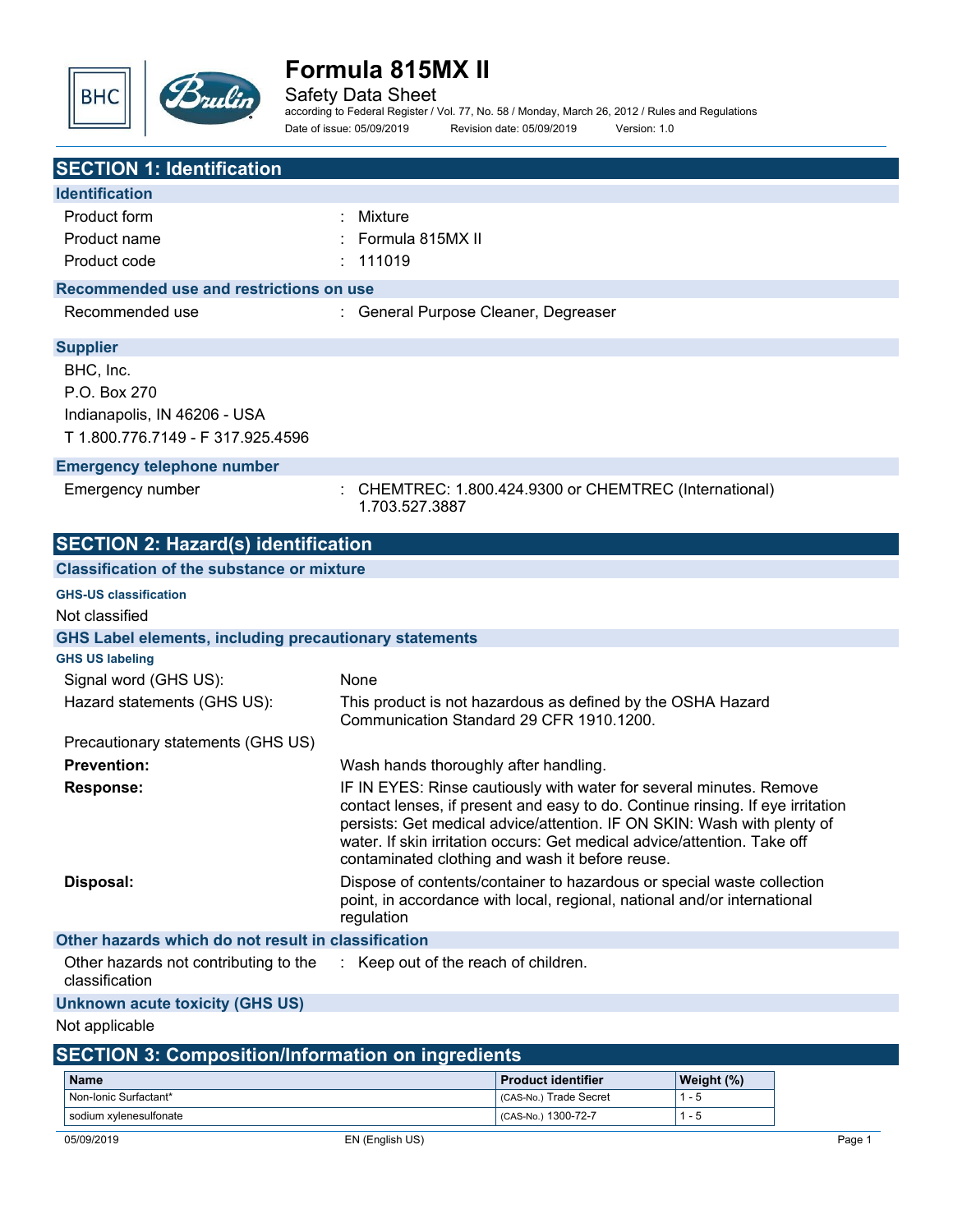## Safety Data Sheet

according to Federal Register / Vol. 77, No. 58 / Monday, March 26, 2012 / Rules and Regulations

| <b>Name</b>                                   | <b><i><u>ALCOHOL: 2009</u></i></b><br>. .<br>. identifier | (%)<br><b>Weight</b> |
|-----------------------------------------------|-----------------------------------------------------------|----------------------|
| N N.<br>√l 9-decenamide<br>-dimethvl<br>1 Y.I | $- -$<br>1356964-<br>(CAS-No.<br>-77-10                   | $\cdot$              |

**\*Chemical name, CAS number and/or exact concentration have been withheld as a trade secret**

| <b>SECTION 4: First-aid measures</b>                                |                                                                                                                                                                 |
|---------------------------------------------------------------------|-----------------------------------------------------------------------------------------------------------------------------------------------------------------|
| <b>Description of first aid measures</b>                            |                                                                                                                                                                 |
|                                                                     |                                                                                                                                                                 |
| First-aid measures after inhalation                                 | : Remove person to fresh air and keep comfortable for breathing.                                                                                                |
| First-aid measures after skin contact                               | Wash skin with plenty of water.                                                                                                                                 |
| First-aid measures after eye contact                                | : Rinse eyes with water as a precaution.                                                                                                                        |
| First-aid measures after ingestion                                  | : Call a poison center/doctor/physician if you feel unwell.                                                                                                     |
| Most important symptoms and effects (acute and delayed)             |                                                                                                                                                                 |
| No additional information available                                 |                                                                                                                                                                 |
| Immediate medical attention and special treatment, if necessary     |                                                                                                                                                                 |
| Treat symptomatically.                                              |                                                                                                                                                                 |
| <b>SECTION 5: Fire-fighting measures</b>                            |                                                                                                                                                                 |
| Suitable (and unsuitable) extinguishing media                       |                                                                                                                                                                 |
| Suitable extinguishing media                                        | : Water spray. Dry powder. Foam. Carbon dioxide.                                                                                                                |
| Specific hazards arising from the chemical                          |                                                                                                                                                                 |
| Reactivity                                                          | The product is non-reactive under normal conditions of use, storage and<br>transport.                                                                           |
| Special protective equipment and precautions for fire-fighters      |                                                                                                                                                                 |
| Protection during firefighting                                      | : Do not attempt to take action without suitable protective equipment. Self-<br>contained breathing apparatus. Complete protective clothing.                    |
| <b>SECTION 6: Accidental release measures</b>                       |                                                                                                                                                                 |
| Personal precautions, protective equipment and emergency procedures |                                                                                                                                                                 |
| For non-emergency personnel                                         |                                                                                                                                                                 |
| <b>Emergency procedures</b>                                         | : Ventilate spillage area.                                                                                                                                      |
| For emergency responders                                            |                                                                                                                                                                 |
| Protective equipment                                                | Do not attempt to take action without suitable protective equipment. For<br>further information refer to section 8: "Exposure controls/personal<br>protection". |
| <b>Environmental precautions</b>                                    |                                                                                                                                                                 |
| Avoid release to the environment.                                   |                                                                                                                                                                 |
| Methods and material for containment and cleaning up                |                                                                                                                                                                 |
| Methods for cleaning up                                             | : Take up liquid spill into absorbent material.                                                                                                                 |
| Other information                                                   | Dispose of materials or solid residues at an authorized site.                                                                                                   |
| <b>Reference to other sections</b>                                  |                                                                                                                                                                 |

For further information refer to section 13.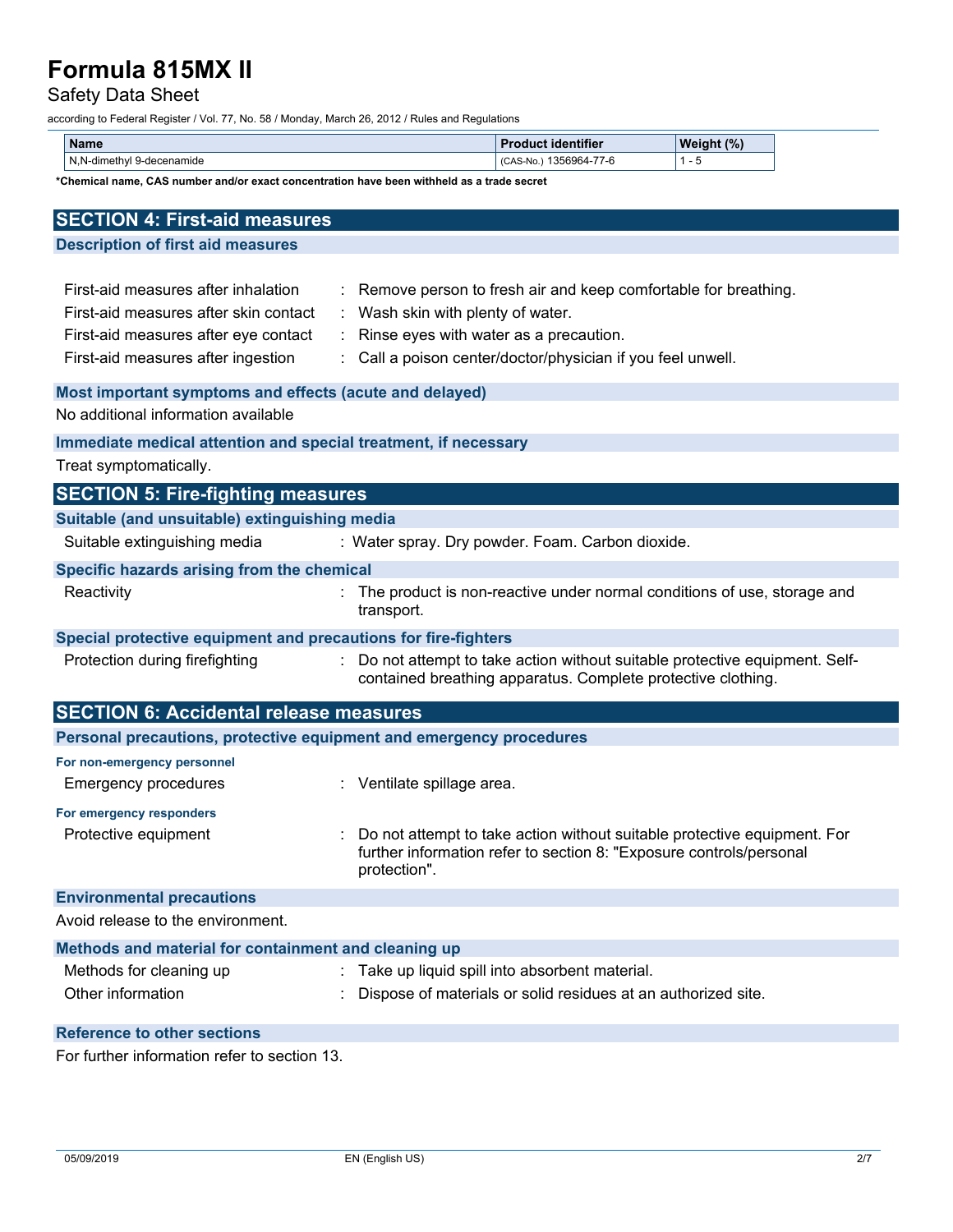Safety Data Sheet

according to Federal Register / Vol. 77, No. 58 / Monday, March 26, 2012 / Rules and Regulations

| <b>SECTION 7: Handling and storage</b> |                                                                                                        |  |
|----------------------------------------|--------------------------------------------------------------------------------------------------------|--|
| <b>Precautions for safe handling</b>   |                                                                                                        |  |
| Precautions for safe handling          | : Ensure good ventilation of the work station. Wear personal protective<br>equipment.                  |  |
| Hygiene measures                       | : Do not eat, drink or smoke when using this product. Always wash hands<br>after handling the product. |  |

## **Conditions for safe storage, including any incompatibilities** Storage conditions **Storage conditions** : Store in a well-ventilated place. Keep cool.

## **SECTION 8: Exposure controls/personal protection**

#### **Control parameters**

| Non-Ionic Surfactant (68439-46-3)         |
|-------------------------------------------|
| Not applicable                            |
| sodium xylenesulfonate (1300-72-7)        |
| Not applicable                            |
| N, N-dimethyl 9-decenamide (1356964-77-6) |
| Not applicable                            |

### **Appropriate engineering controls**

| Appropriate engineering controls |
|----------------------------------|
| Environmental exposure controls  |

- : Ensure good ventilation of the work station.
- 
- $\therefore$  Avoid release to the environment.

## **Individual protection measures/Personal protective equipment**

### **Personal protective equipment:**

Not required for normal conditions of use.

#### **Hand protection:**

Not required for normal conditions of use

## **Eye protection:**

None under normal conditions. If a risk assessment indicates this is necessary, safety glasses are recommended.

#### **Respiratory protection:**

No respiratory protection needed under normal use conditions. In case of insufficient ventilation, wear suitable respiratory equipment

| <b>SECTION 9: Physical and chemical properties</b> |                                                       |     |
|----------------------------------------------------|-------------------------------------------------------|-----|
|                                                    | Information on basic physical and chemical properties |     |
| Physical state                                     | Liquid                                                |     |
| Appearance                                         | : clear.                                              |     |
|                                                    | Blue-green                                            |     |
|                                                    | : Citrus Floral Fragrance Added                       |     |
| Odor threshold                                     | No data available                                     |     |
| рH                                                 | : 11.4                                                |     |
| 05/09/2019                                         | EN (English US)                                       | 3/7 |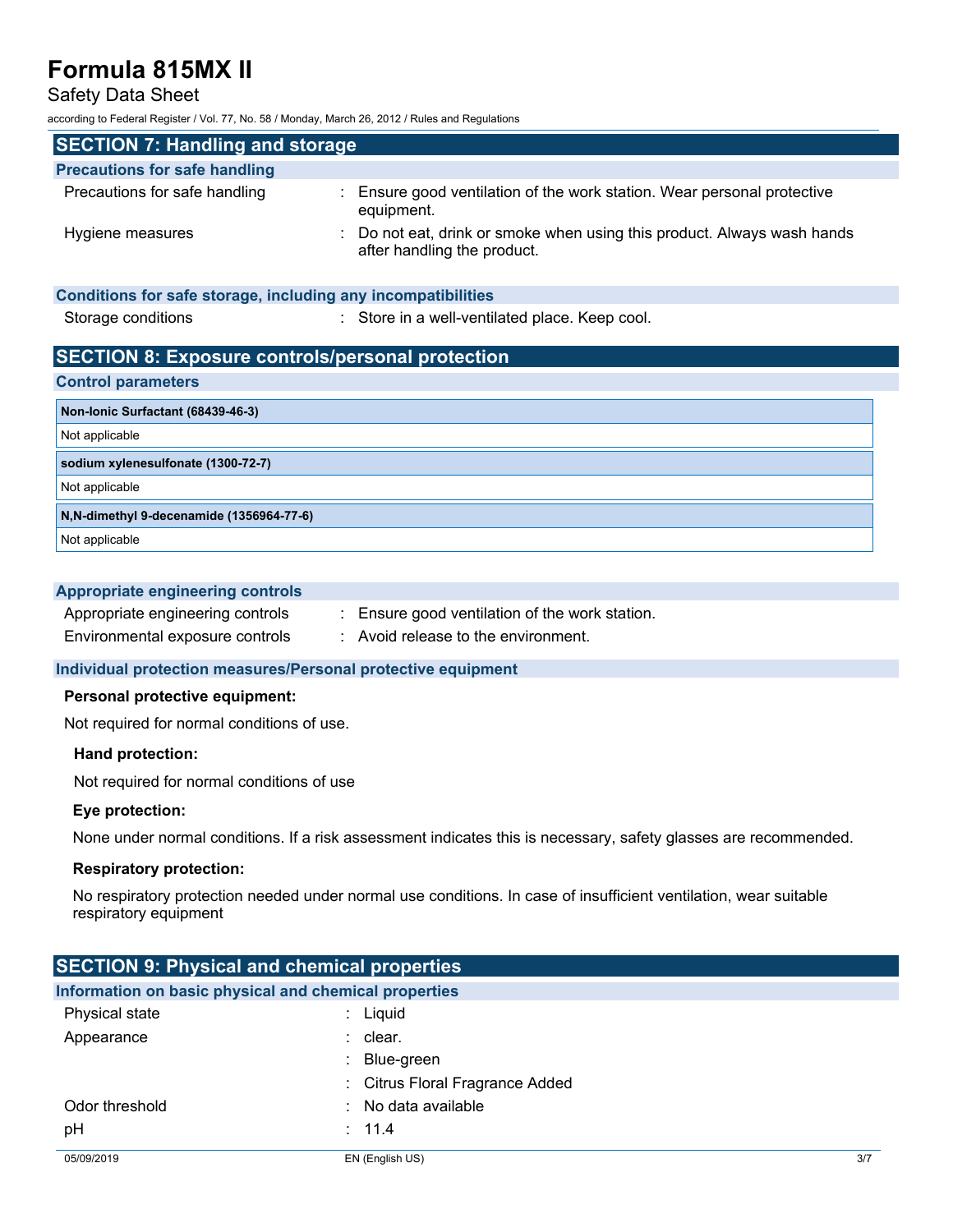## Safety Data Sheet

according to Federal Register / Vol. 77, No. 58 / Monday, March 26, 2012 / Rules and Regulations

| Melting point                                    | Not applicable             |
|--------------------------------------------------|----------------------------|
| Freezing point                                   | 32 °F                      |
| Boiling point                                    | 212 °F                     |
| Flash point                                      | Does Not Flash             |
| Relative evaporation rate (butyl<br>$acetate=1)$ | No data available          |
| Flammability (solid, gas)                        | Not applicable.            |
| Vapor pressure                                   | No data available          |
| Relative vapor density at 20 °C                  | No data available          |
| Relative density                                 | No data available          |
| Specific gravity / density                       | 1.05                       |
| Solubility                                       | Water: 100 %               |
| Log Pow                                          | No data available          |
| Auto-ignition temperature                        | No data available          |
| Decomposition temperature                        | No data available          |
| Viscosity, kinematic                             | No data available          |
| Viscosity, dynamic                               | No data available          |
| <b>Explosion limits</b>                          | No data available          |
| <b>Explosive properties</b>                      | No data available          |
| Oxidizing properties                             | No data available          |
| VOC content                                      | 0 % Less Exempts and Water |
|                                                  |                            |

## **SECTION 10: Stability and reactivity**

## **Reactivity**

The product is non-reactive under normal conditions of use, storage and transport.

## **Chemical stability**

Stable under normal conditions.

### **Possibility of hazardous reactions**

No dangerous reactions known under normal conditions of use.

## **Conditions to avoid**

None under recommended storage and handling conditions (see section 7).

## **Incompatible materials**

No additional information available

## **Hazardous decomposition products**

Under normal conditions of storage and use, hazardous decomposition products should not be produced.

| <b>SECTION 11: Toxicological information</b>  |                          |     |
|-----------------------------------------------|--------------------------|-----|
| Information on toxicological effects<br>11.1. |                          |     |
| Acute toxicity (oral)                         | Not classified           |     |
| Acute toxicity (dermal)                       | Not classified<br>÷.     |     |
| Acute toxicity (inhalation)                   | : Not classified         |     |
| ATE US (oral)                                 | >2,000 mg/kg body weight |     |
| ATE US (dermal)                               | >2,000 mg/kg body weight |     |
| ATE US (gases)                                | >20,000 ppm/4h           |     |
| 05/09/2019                                    | EN (English US)          | 4/7 |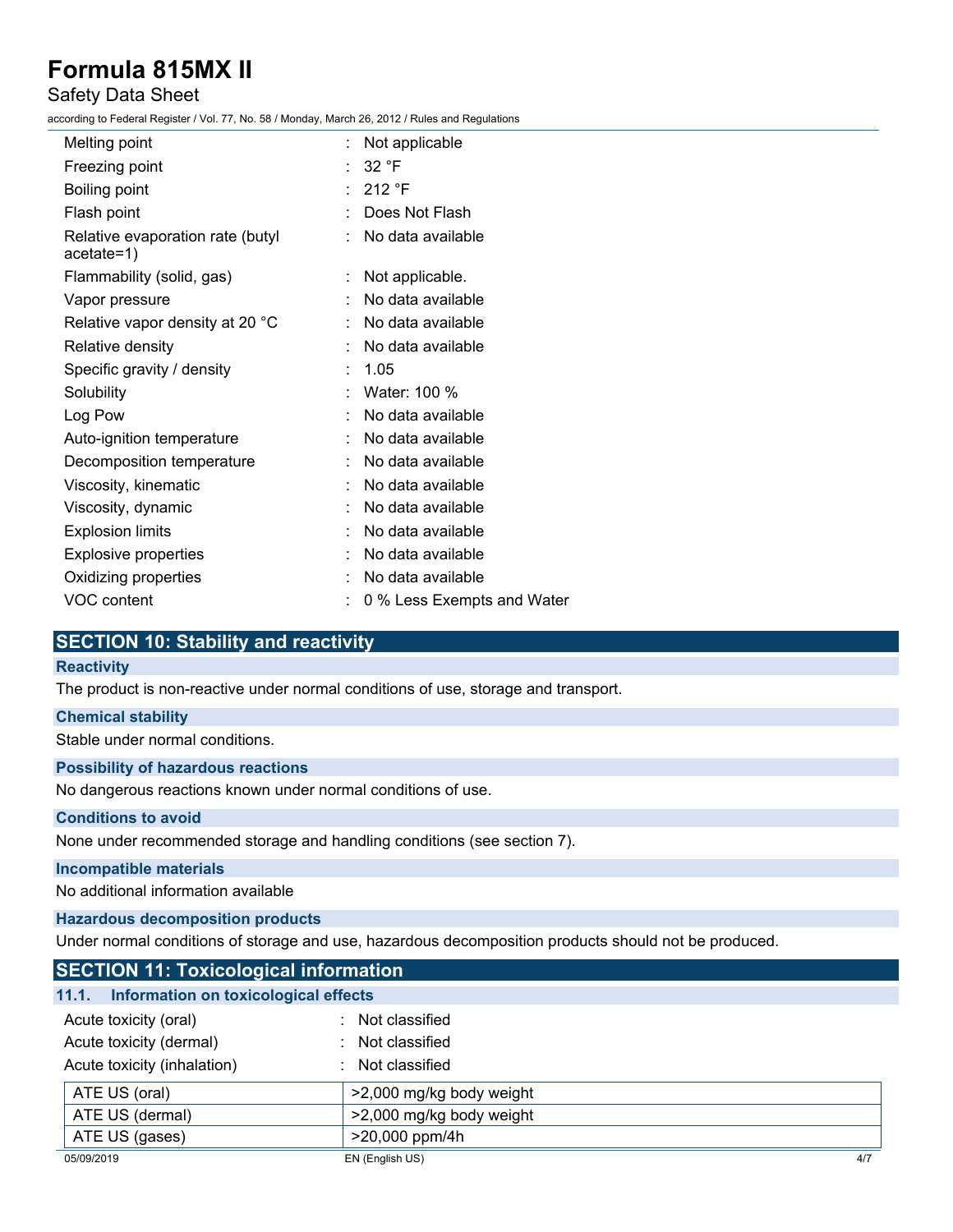## Safety Data Sheet

according to Federal Register / Vol. 77, No. 58 / Monday, March 26, 2012 / Rules and Regulations

| ATE US (vapors)                         | $>20$ mg/l/4h       |
|-----------------------------------------|---------------------|
| ATE US (dust, mist)                     | $>5$ mg/l/4h        |
| Skin corrosion/irritation               | : Not classified    |
|                                         | pH: 11.4            |
| Serious eye damage/irritation           | : Not classified    |
|                                         | pH: 11.4            |
| Respiratory or skin sensitization       | : Not classified    |
| Germ cell mutagenicity                  | : Not classified    |
| Carcinogenicity                         | Not classified<br>÷ |
|                                         |                     |
| Reproductive toxicity                   | : Not classified    |
| Specific target organ toxicity – single | : Not classified    |
| exposure                                |                     |
| Specific target organ toxicity -        | : Not classified    |
| repeated exposure                       |                     |
| Aspiration hazard                       | Not classified<br>÷ |
| Viscosity, kinematic                    | No data available   |

| <b>SECTION 12: Ecological information</b> |                                                                                                                           |
|-------------------------------------------|---------------------------------------------------------------------------------------------------------------------------|
| <b>Toxicity</b>                           |                                                                                                                           |
| Ecology - general                         | : The product is not considered harmful to aquatic organisms or to cause<br>long-term adverse effects in the environment. |
| <b>Persistence and degradability</b>      |                                                                                                                           |
| sodium xylenesulfonate (1300-72-7)        |                                                                                                                           |

| .                                                                      |                                             |
|------------------------------------------------------------------------|---------------------------------------------|
| $\overline{\phantom{a}}$<br>, dears<br>ືີ່ີີ່ລຽ∐∏∨<br>e ano-<br>.<br>. | water<br>' Readily<br>anoner<br>rorananie i |

## **Bioaccumulative potential**

| sodium xylenesulfonate (1300-72-7) |                                                                                 |
|------------------------------------|---------------------------------------------------------------------------------|
| $\lfloor$ Log Pow                  | $\vert$ -3.12 (Experimental value, EU Method A.8: Partition Coefficient, 20 °C) |
| Bioaccumulative potential          | ! Not bioaccumulative.                                                          |

## **Mobility in soil**

| sodium xylenesulfonate (1300-72-7) |                                                        |  |
|------------------------------------|--------------------------------------------------------|--|
| Surface tension                    | 71 mN/m (20 °C, 90 %, EU Method A.5: Surface tension)  |  |
| ∣Ecology - soil                    | No (test) data on mobility of the substance available. |  |

## **Other adverse effects**

No additional information available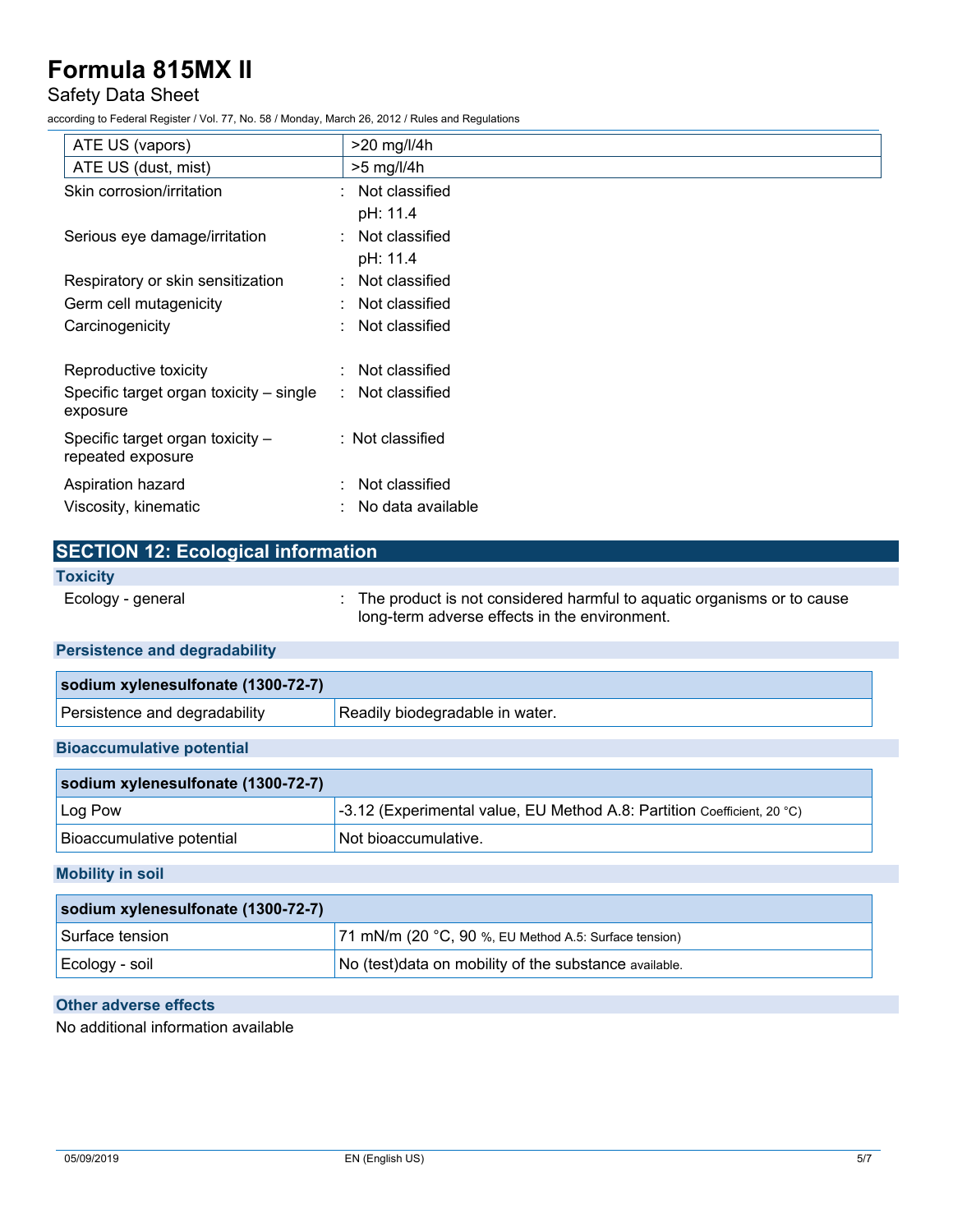Safety Data Sheet

according to Federal Register / Vol. 77, No. 58 / Monday, March 26, 2012 / Rules and Regulations

## **SECTION 13: Disposal considerations**

### **Disposal methods**

Waste treatment methods : Dispose of contents/container in accordance with licensed collector's sorting instructions.

## **SECTION 14: Transport information**

**US - DOT** Not regulated for transport **International shipping – IMDG**

Not regulated for transport

**International – IATA** Not regulated for transport

## **SECTION 15: Regulatory information**

### **15.1. US Federal regulations**

All components of this product are listed, or excluded from listing, on the United States Environmental Protection Agency Toxic Substances Control Act (TSCA) inventory

| Non-Ionic Surfactant (68439-46-3)         |                                                                                                                |  |
|-------------------------------------------|----------------------------------------------------------------------------------------------------------------|--|
| EPA TSCA Regulatory Flag                  | XU - XU - indicates a substance exempt from reporting under the Chemical Data<br>Reporting Rule, (40 CFR 711). |  |
| N, N-dimethyl 9-decenamide (1356964-77-6) |                                                                                                                |  |
| <b>EPA TSCA Regulatory Flag</b>           | P - P - indicates a commenced Premanufacture Notice (PMN) substance.                                           |  |

## **15.2. International regulations**

**CANADA**

**Non-Ionic Surfactant (68439-46-3)**

Listed on the Canadian DSL (Domestic Substances List)

**sodium xylenesulfonate (1300-72-7)**

Listed on the Canadian DSL (Domestic Substances List)

#### **N,N-dimethyl 9-decenamide (1356964-77-6)**

Listed on the Canadian DSL (Domestic Substances List)

### **EU-Regulations**

No additional information available

#### **National regulations**

No additional information available

### **15.3. US State regulations**

California Proposition 65 - This product does not contain any substances known to the state of California to cause cancer, developmental and/or reproductive harm